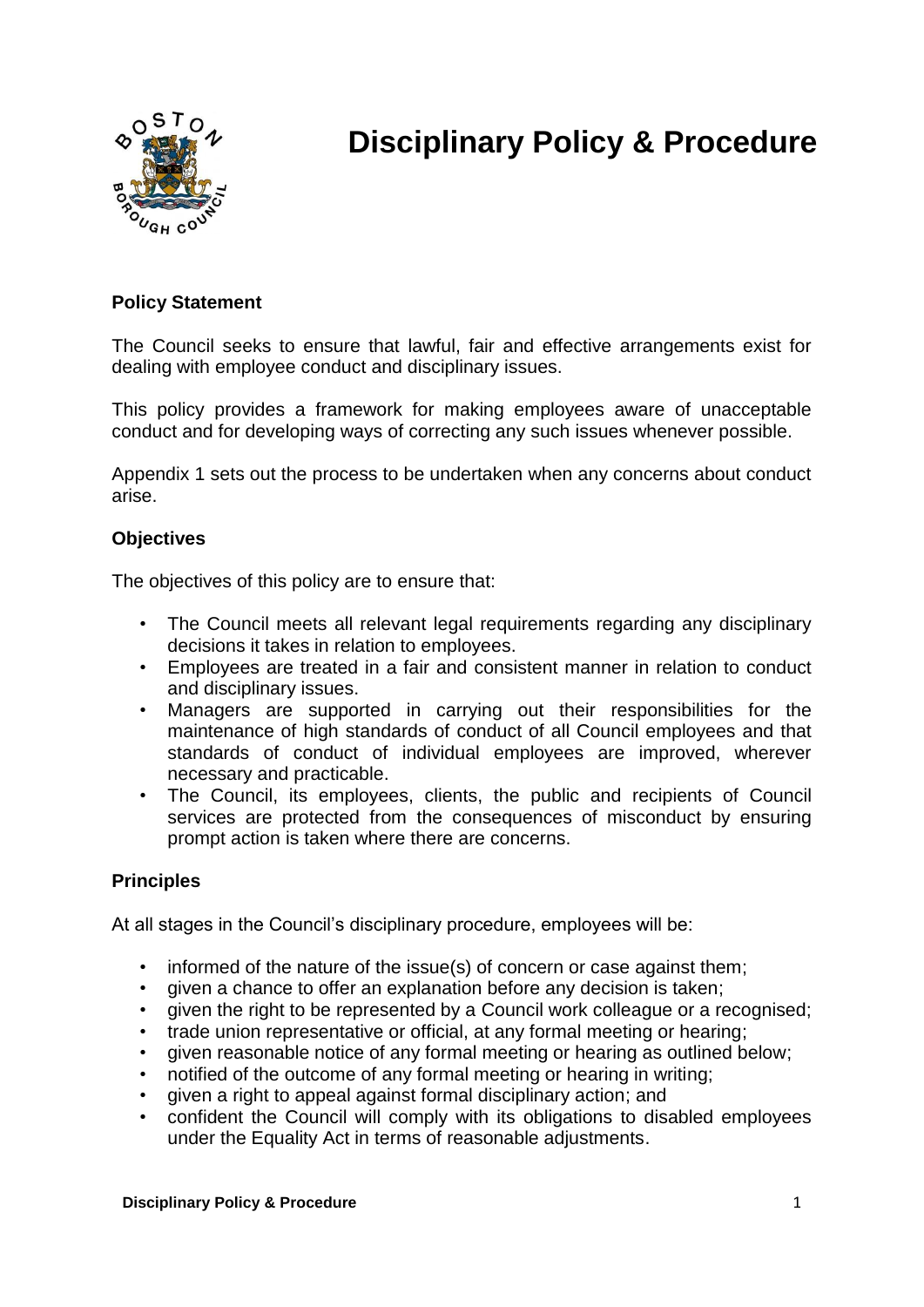- treated with dignity and respect at all times;
- recognised to be in a situation of potential stress/anxiety and be treated accordingly;
- confident they will not be judged "guilty" in advance of the conclusion of the process;
- confident of confidentiality of communication; with access to such, by others, limited; and
- confident the process will be carried out speedily and without undue delay.

# **Standards of Conduct**

All Council employees have a contractual responsibility to be aware of and conform to the Council's values, rules, policies and procedures and to co-operate with any investigations, to attend any meetings, interviews and hearings convened in accordance with this policy. Council employees are expected to maintain standards of conduct both at work and outside of work. The following examples of misconduct are intended to help employees understand the standards required by the Council. The Council's Code of Conduct (and relevant professional Codes of Conduct) expands further on some of these standards. This list of examples is illustrative and not exhaustive (see also Note i), below).

- Deliberate provision of false or misleading information, e.g. on application forms, provision of statistics, performance indicators, records of working time etc.
- Breaches of the Council's Information Management Policy (including Data Protection).
- Failure to wear or use appropriate equipment/attire made available or necessary for the job (including safety equipment unless exempted on the grounds of religion or belief following a risk assessment).
- Unauthorised absence, poor timekeeping.
- Failure to comply with sickness absence procedures and Sickness Absence Policy.
- Falsification of official accounts or documents e.g. travel sheets, expense claims.
- Incapacity at work, due to the effects of alcohol or non-prescribed drugs.
- Physical violence, indecent behaviour, action or language that is likely to cause offence, including racial, religious or sexual abuse.
- Harassment, bullying or victimisation of others, including racial, religious or sexual intimidation or prejudice of other employees or members of the public.
- Disruption of others by unruly or disorderly behaviour.
- Discourteous or improper treatment of others, e.g. the public, colleagues, Members, service users, partner organisations.
- Acceptance of bribes or involvement in similar corrupt practice.
- Lack of integrity that may damage public confidence in the Council.
- Unauthorised employment, e.g. engaging in unauthorised employment during hours when contracted to work for the Council, or engaging during off-duty hours in employment considered detrimental to the interests of the Council.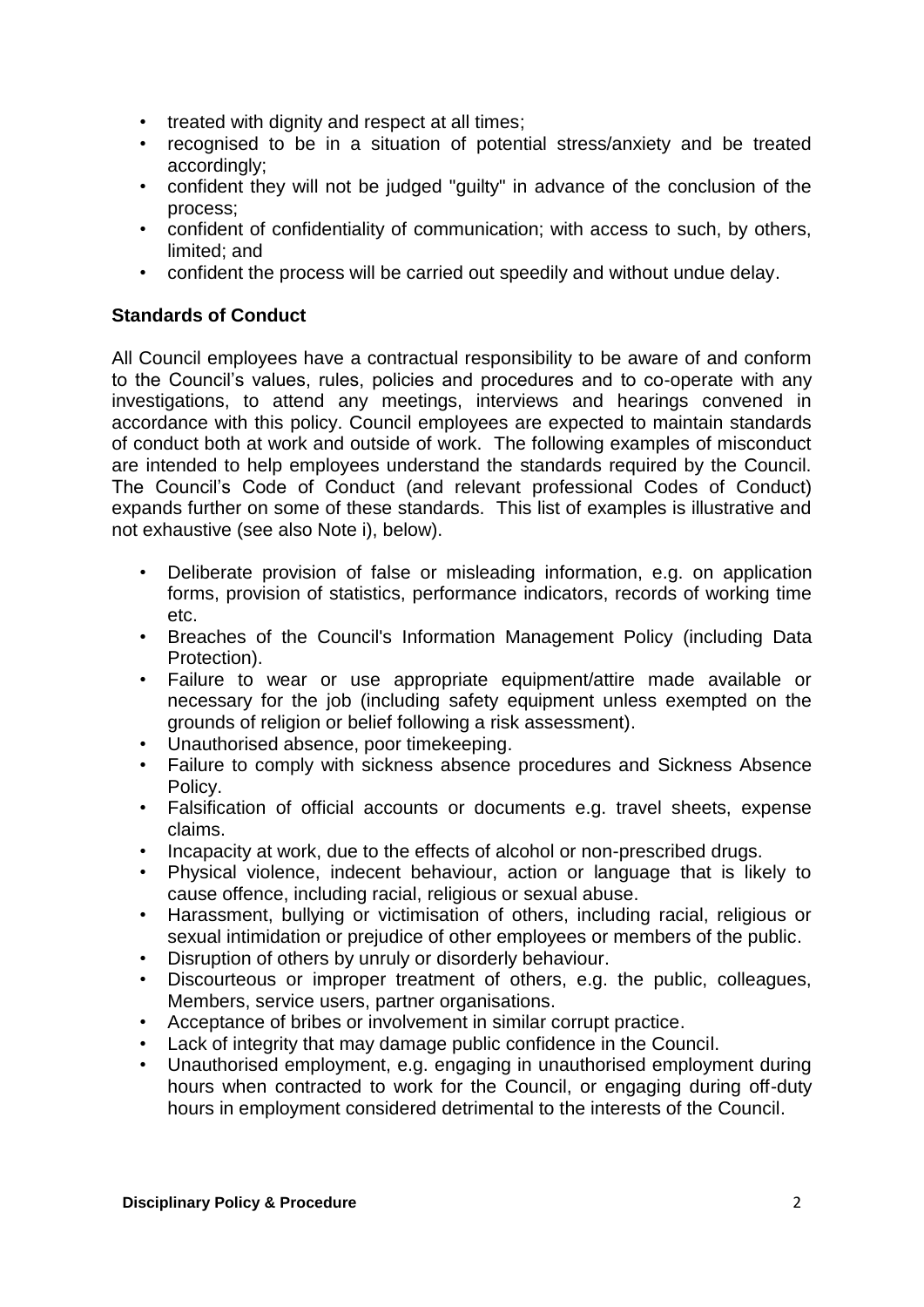- Political activity whilst occupying a politically restricted post (e.g. acting as a party election agent or sub-agent, failure to give notice of an intention to stand in a parliamentary election).
- Engaging in activities or conduct that may adversely affect recovery from illness.
- Conviction of a criminal offence inconsistent with the position the employee holds.
- Use of Council time/property/equipment for personal reasons without permission.
- Theft of, misuse of, damage to or neglect of property or equipment.
- Failure to report actual or suspected abuse of any service user by another employee or any other person.
- Disregard for the health and safety of yourself and/or others, including reckless driving, driving above the speed limit or operation of vehicles, plant or equipment, breaches of the Highway Code and smoking in prohibited areas (whether driving a council vehicle, another vehicle on Council business or outside of work where this may impact on your ability to carry out your role).Any breach of Health & Safety legislation or breach of the councils Health & Safety policies, procedures or safe working practices.
- Failure to follow either operating instructions/procedures or reasonable instructions.
- Failure to achieve required levels and/or quality of performance, through carelessness or lack of application (but see Note ii), below) particularly where an error/omission is fundamental to the successful performance of the employees role.
- Engaging in activities or conduct that places an individual, e.g. a service user, at risk, including the inappropriate disclosure of confidential information.
- Conduct which may lead to financial loss or some other form of damage to the Council/service.
- Breaches of Council policies and particularly the Employee Code of Conduct.
- Failure to comply with relevant statutory or regulatory requirements.
- Prosecution of an employee by the Council (not as an employer) for serious matters such as non payment of statutory or sundry debts, housing standards prosecutions, etc.

# Notes:

- i. Dependent upon the circumstances and seriousness of a particular case the above examples of misconduct may be regarded as gross misconduct. Except in the most exceptional circumstances, gross misconduct will result in summary dismissal, without notice.
- ii. The Council accepts that before employees can be expected to reach required standards of conduct and job performance, it is essential they have been provided with appropriate training and appropriate levels of guidance and supervision. The procedures used for dealing with misconduct are different from those used when dealing with work performance and capability. In cases of work performance and capability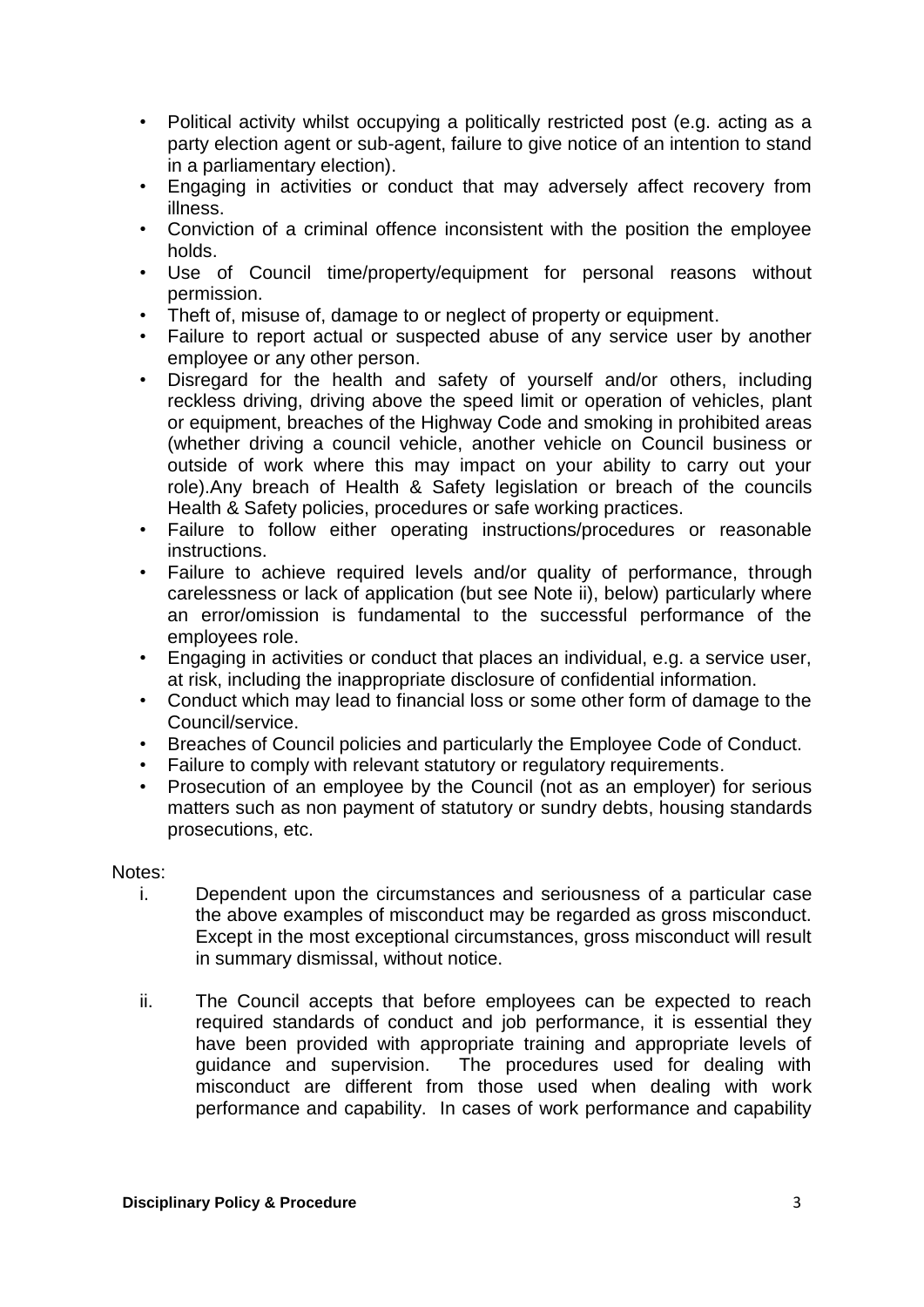the Council's Capability Policy should be used unless the incident itself is so serious as to justify initiating disciplinary procedures.

# **Alleged Criminal Activity**

An employment investigation may run in parallel to a Police, audit and/or child protection or adult abuse investigation, as may be necessary and should not be held up by any such investigations unless considered prejudicial to those investigations to proceed. It is not always necessary to await the outcome of any court hearing before deciding on disciplinary action. An employee who provides information on criminal acts, breaches of legal obligations, health and safety dangers, environmental risks and related cover ups will have the right not to be dismissed or victimised for speaking out, in good faith on such malpractice. For further information see the Council's Whistleblowing Policy.

# **Suspension or Temporary Transfer**

It may be considered appropriate to suspend an employee from work or have them temporarily transferred to work elsewhere, e.g. in cases where the allegations are serious or to facilitate an investigation. Such actions do not constitute disciplinary action or imply guilt on the part of the employee. The suspended employee will be given support and issued with appropriate guidance. The suspension (or temporary transfer) will be kept under regular review. For further information see the Council's Management Guidance on Suspension from Work.

# **Additional Relevant Policies**

- Appeals Policy
- Capability Policy
- DBS Referral Policy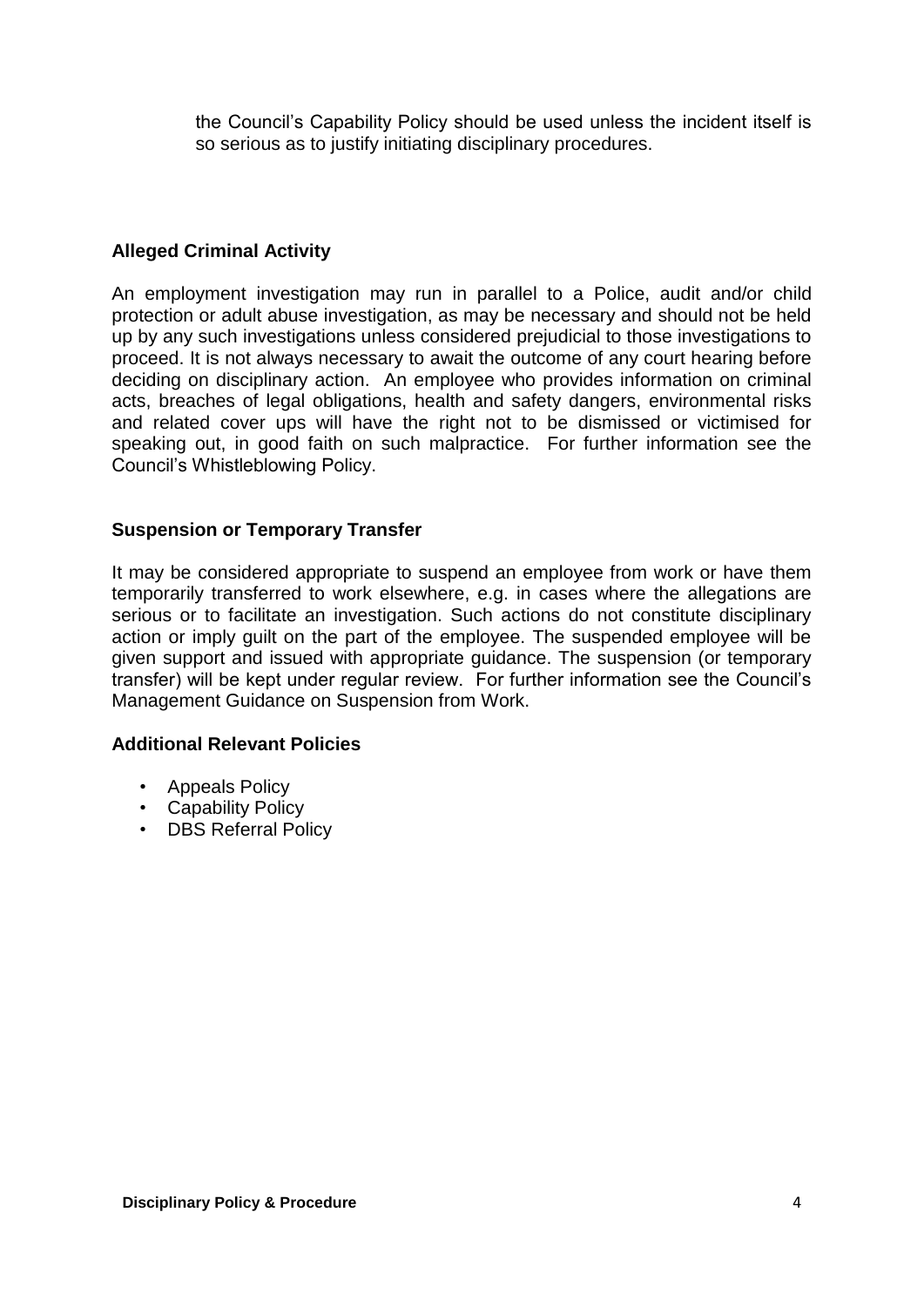## **Disciplinary Procedure**

#### **Minor Conduct Issues – Informal stage (including preliminary investigations)**

This procedure sets out steps expected by management as well as expectations of employees.

On becoming aware of an employee's alleged misconduct, management (normally the line Manager) will undertake, where practicable, immediate preliminary investigations about the issues of concerns or allegations made. This will normally involve a private discussion with the employee to establish if there is an acceptable explanation for the alleged misconduct. It is not usual for employees to be accompanied at this meeting. However, they may be if both the Manager and the employee consider it appropriate. Minor conduct issues may be persistent lateness but not over a prolonged period, minor breaches of Council policies but each issue will be taken on its own merits.

The Manager should:

- Present the apparent facts of the alleged misconduct to the employee. Give the employee a full opportunity to respond and explain any factors affecting his/her conduct (if any underlying medical issues are suggested, it may be appropriate to refer the employee to Occupational Health for advice).
- Give thorough consideration to all the employee's responses and decide what action is required. It may become apparent during the discussion that the problem is not a disciplinary matter and that other procedures, e.g. those relating to capability or reasonable adjustment, may be more appropriate. NB: In certain cases (e.g. where current and ongoing fraud is suspected) it may be appropriate not to inform the employee at this stage in order to allow necessary observations and collection of evidence to take place. Under statutory provisions, covert surveillance may be conducted though this will require the approval of designated senior officers in accordance with the Council's policy. Advice must be sought from Legal Services, People Services and the Councils lead officer before any covert surveillance takes place.

A Manager will need to determine if an issue can be resolved informally. This will depend upon factors such as the seriousness of the complaint/allegation and the impact on others, e.g. service users, clients, other employees and the public. The Manager should consider whether informal action could quickly and easily be taken to resolve the matter and should make every effort to resolve the matter in this way, immediately, wherever possible.

NB: Any case concerning an employee's conduct in respect of a child or vulnerable adult, where the Safeguarding process is applied, and any case of fraud or theft, will be deemed a major issue and dealt with by formal investigation. Notes will be taken of the Manager's conversation with the employee and, except in the most minor cases, the outcome of the meeting, including any remedial action, will be recorded normally using the Record of Actions (ROA) Form. Action may include inclusion on the relevant non-conformance register.

Notes of discussions on minor conduct issues will normally incorporate:

• A clear statement of what was discussed with regard to the employee's conduct and an explanation of why this is unsatisfactory.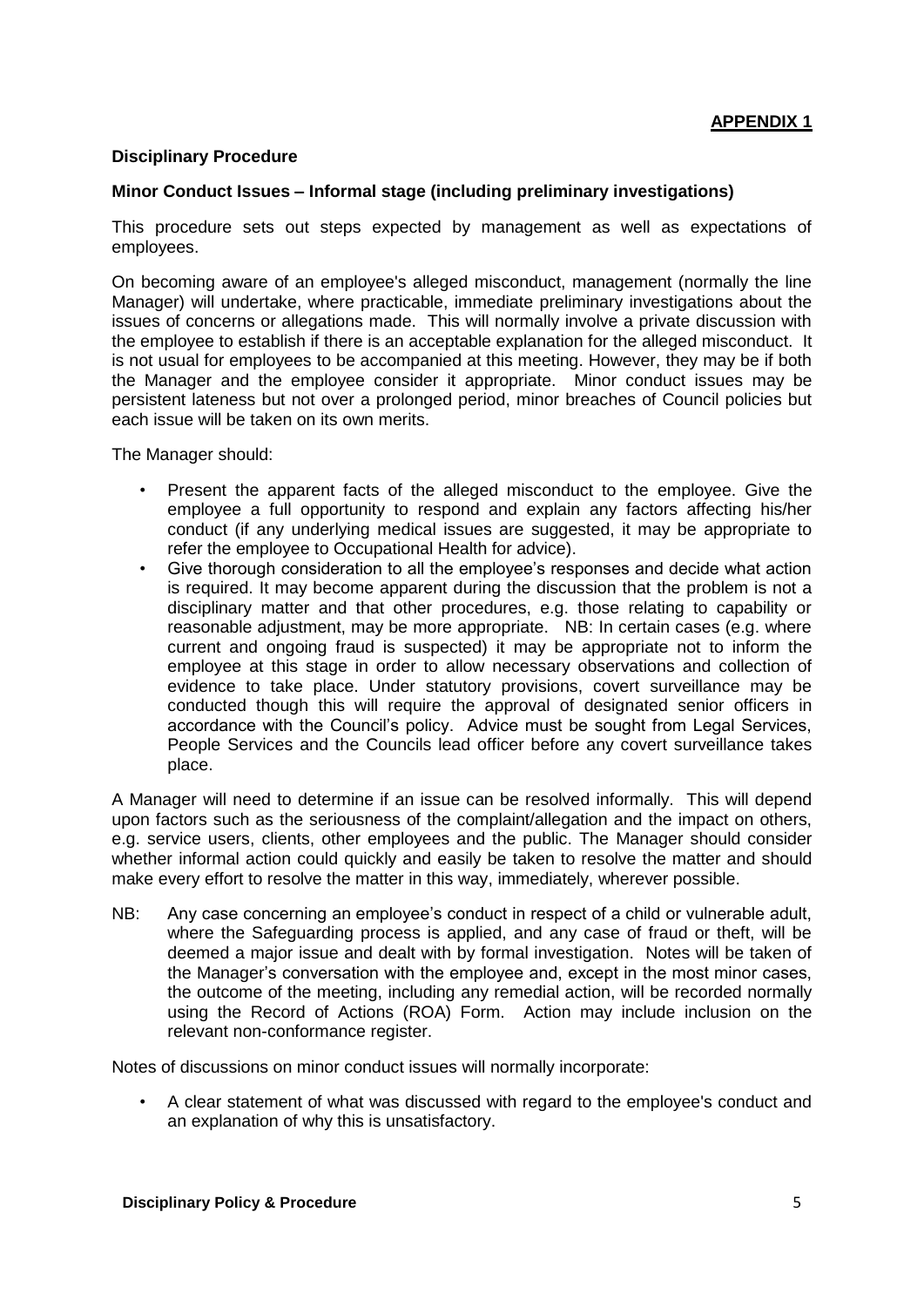- The required level of improvement discussed and (wherever practicable) agreed with the employee. These should be in measurable terms such as quantity, quality, frequency, timing, etc.
- How management will assist the employee (if applicable) to meet the required standards.

This record is not a formal warning, which will be made clear, and should be phrased in a constructive and helpful manner. A copy of the ROA will be given to the employee and a copy placed on the employee's file. Employees, who disagree with the content of the ROA, have the right to ask for their written comments to be added. Where an employee admits to an allegation at an informal stage and the Manager feels that the allegation is serious enough to warrant disciplinary consideration, the Manager and employee will make and sign a written record of this. The Manager will ensure the employee appreciates the implications of the admission, i.e. that the matter will be fully investigated and may be considered at a formal Disciplinary Hearing.

## **Major Conduct Issues – Formal stage**

If the Manager determines that the matter cannot be dealt with by informal action, they will with advice from People Services, determine whether a Strategy Meeting should be held and how the investigation should progress.

A Strategy Meeting will normally only be required where the issue:

- Involves a complex safeguarding issue (see Safeguarding Concerns section, below).
- Is complex, sensitive, involves potential criminal activity, and/or includes multiple people or counter allegations.
- Is fraud or theft, including misuse of Council property.
- Serious breaches e.g. Health & Safety have occurred.
- NB: The above list is not exhaustive and People Services advice should be sought for all cases. If a Strategy Meeting is not required, the Manager will need to decide whether the employee remains in the workplace (see Management Guidance on Suspension from Work) and if the investigation needs to be management, audit led or, exceptionally, undertaken by an external investigator. If a Strategy Meeting is required, it will normally be arranged by the Manager (or by People Services if agreed). The Strategy Meeting will normally involve the relevant Manager (Lead Manager), People Services (and a representative from Audit if required). Dependent upon the nature of the allegation(s) there may be a need for other professionals to attend also; especially if there are other investigations taking place into the allegation(s).
- NB: The above list is not exhaustive. In normal circumstance a Strategy Meeting will take place before any decision is made regarding the alleged concerns. However, in certain circumstances, decisions (for example regarding suspension) need to be taken quickly and the employee(s) concerned may already be suspended from work or temporarily transferred to another section/work base, before the Strategy Meeting is held. In these circumstances reference should have been made to the Management Guidance on Suspension from Work and the Strategy Meeting should be arranged at the first available opportunity; normally no later than 5 working days after the suspension or temporary transfer.

The purpose of the Strategy Meeting is to: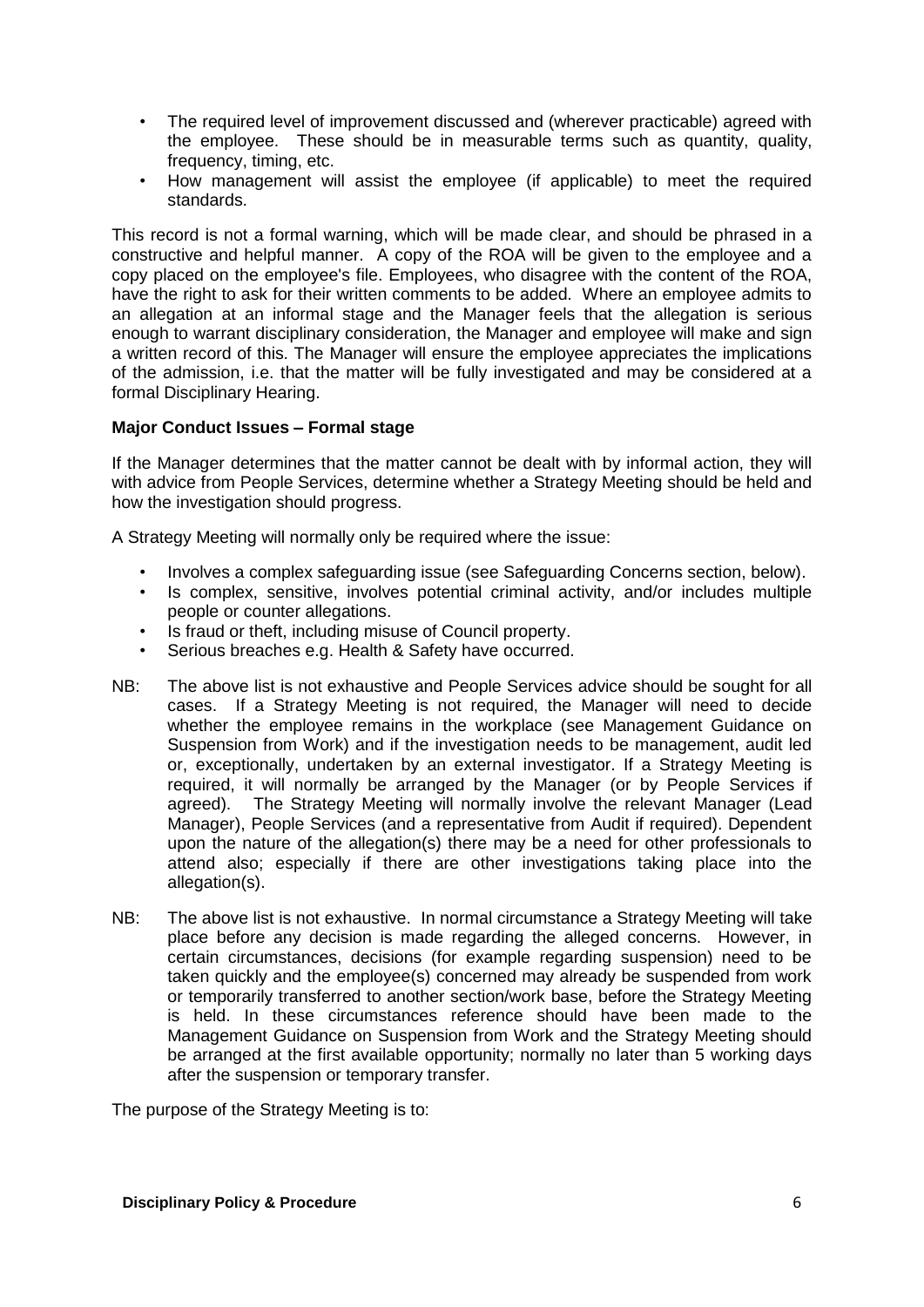- decide on whether the investigation is to be a management, Audit or, exceptionally, external Investigator led (allegations involving fraud and theft will normally be investigated by Audit);
- clarify the allegations/objectives of the investigation and draft the Investigation Brief;
- consider whether suspension or temporary transfers are necessary (or should be continued if already suspended/temporarily transferred);
- complete a risk assessment (see Management Guidance on Suspension from Work);
- determine support arrangements (for the employee(s) concerned, and possibly the complainant(s) and witnesses) (see Guidance on the Role of the Support Officer);
- set dates for any Strategy Review Meetings or preferred update mechanism;
- agree sharing of investigation interviews where multiple investigations are taking place.

The Strategy Meeting Checklist should be used to assist with the above. It is the Lead Manager's responsibility to email the completed documents to all attendees following the Strategy Meeting and attendees should raise any matters of accuracy as soon as possible. People Services will finalise the Investigation Brief, following the Strategy Meeting, and agree this with the Service Manager before the investigation begins. The decision to suspend need not be made at this meeting as this may need to be taken by a more senior officer than those present. However, a deadline for making such a decision should be set and the decision maker should feedback to attendees as soon as possible (see Management Guidance on Suspension from Work).

#### **Safeguarding concerns**

Where the matter concerns a safeguarding issue, i.e. there is a concern regarding the conduct of an employee in respect of a child or a vulnerable adult, the Manager must ensure that the Safeguarding Vulnerable Adults Team or the Local Authority Designated Officer (LADO) are aware.

Where the Safeguarding process is applied a safeguarding meeting will be arranged. The initial safeguarding meeting should include People Services. This is necessary to ensure any safeguarding and employment investigations run at the same time or jointly, where possible and appropriate. Employment investigations need not wait until after the resolution of any safeguarding concerns (unless there is on-going police enquiries in which case People Services will advise when the investigation should commence). If the concern is a safeguarding matter People Services and the Service Manager will call a Strategy Meeting as soon as practicable, following the safeguarding meeting, to consider the employment implications. However, it may be possible to consider the employment issues at the safeguarding meeting as all the necessary participants should be in attendance. Any proposed actions relating to the employee (i.e. suspension or temporary transfer and notification of investigation) will be dependent upon the actions of the relevant Safeguarding Team. Safeguarding actions must take priority until risks are satisfactorily managed.

#### **Investigation procedure**

The purpose of the employment investigation is to determine all the relevant facts associated with the allegations and establish whether there is a case to answer. Dependent on the case, the investigation may be led by management, a representative from Audit or, exceptionally, an external investigator. This will normally be decided at the Strategy Meeting. Normally within 24 hours of the Strategy Meeting (or decision to investigate) the employee concerned will be notified of the way forward (face to face meeting or letter as appropriate) and the investigation will be formally commissioned. People Services will notify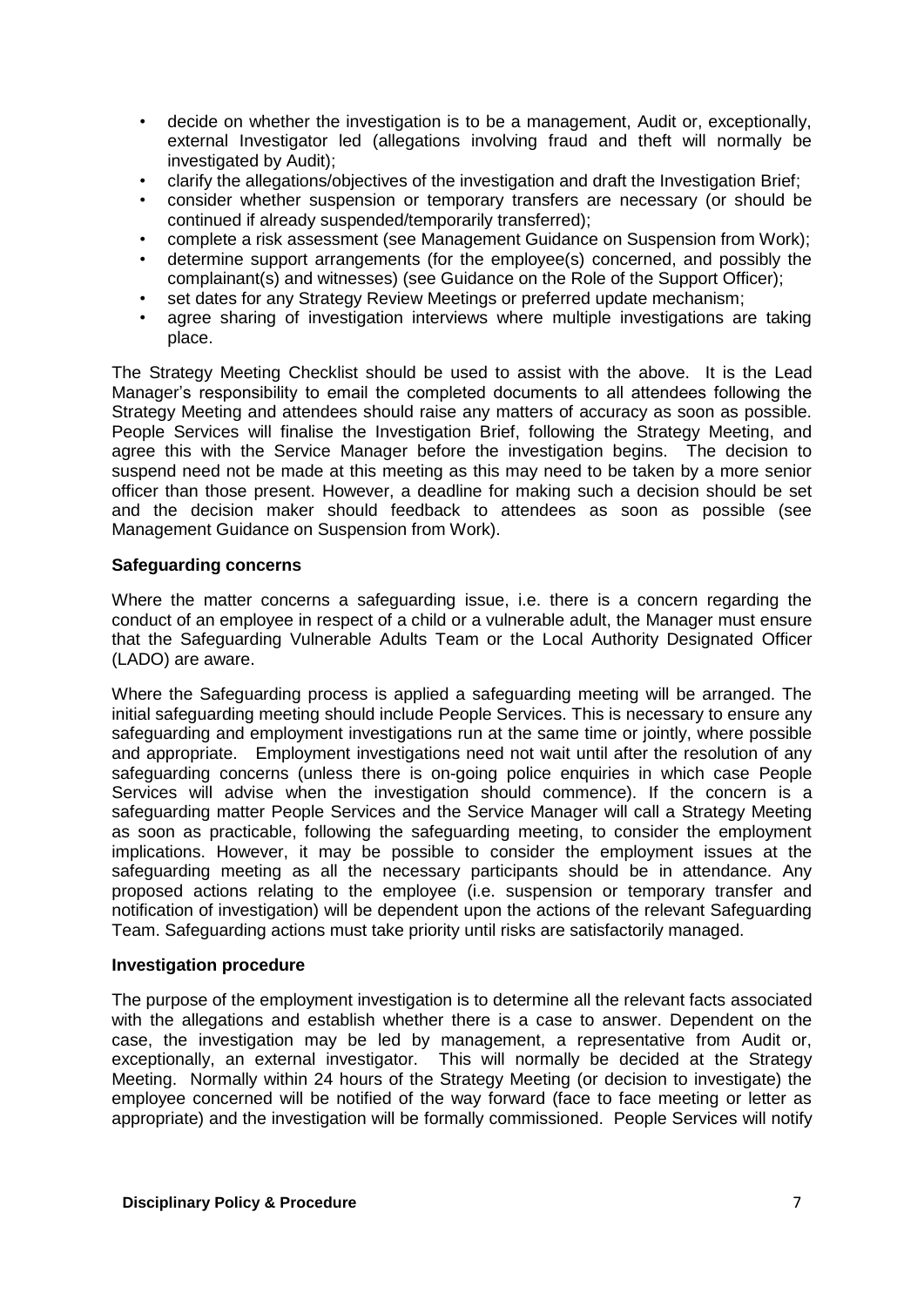the employee of the employment investigation; unless the employee has already been notified at the time of his/her suspension from work.

It is likely that a Manager unconnected with the service in question will be asked to take on the role of Investigating Officer. If the employee being investigated has an objection to the Investigating Officer due to any perceived conflict of interest this should be raised with People Services immediately. The matter will be considered and the employee will be advised whether their objection has been upheld or not.

All employees are required to cooperate fully with employment investigations. Failure to do so could be considered misconduct. The Council accepts it may be difficult and distressing and some may be reluctant to co-operate for fear of reprisals however it is expected that employees will make themselves available if required. The Council will not tolerate victimisations of any individual for co-operating with an investigation. Any unfair treatment or unacceptable behaviour should be reported to People Services or raised with the Investigating Officer and may be dealt with as misconduct.

Meetings will usually be tape recorded and transcribed for the avoidance of doubt as to what was said at meetings. Transcription will usually take place externally for confidentiality reasons.

## **Timescales**

Whilst every effort will be made to investigate matters swiftly, there will be occasions where delays will be inevitable. This will depend on complexity of matters, availability of witnesses etc and other matters which may cause such delays.

This might range from 1-3 weeks for straightforward matters to a number of months for more complex matters.

#### **Right to be accompanied**

Employees have the right to be accompanied at all formal meetings by either a trade union representative or work colleague. As a matter of good practice in making a choice employees should bear in mind the practicalities of the arrangements. For instance, they may choose to be accompanied by a companion who is suitable, willing and available on site rather than someone from a geographically remote location.

To exercise the statutory right to be accompanied employees must make a reasonable request. They must provide enough time for the council to deal with the companions' attendance at the meeting and ensure that their request is made via People Services. Employees also should be clear whether they want correspondence to be sent directly to the companion or whether they will provide this themselves.

#### **Confidentiality**

Employees should ensure that any proceedings in which they are involved are kept strictly confidential and must not be discussed with other employees unless they have been authorised to do so. If additional witnesses are required employees who are the subject of any proceedings may request that the Investigating Officer include any such persons in the investigation. If there is a requirement for a witness to be called at a disciplinary hearing, not already involved in the investigation please make this request to the People Services Manager prior to making any arrangements and discussing the matter with the individual concerned. It would normally be expected that any witnesses should be heard at investigation stage but may be permissible to attend hearings where appropriate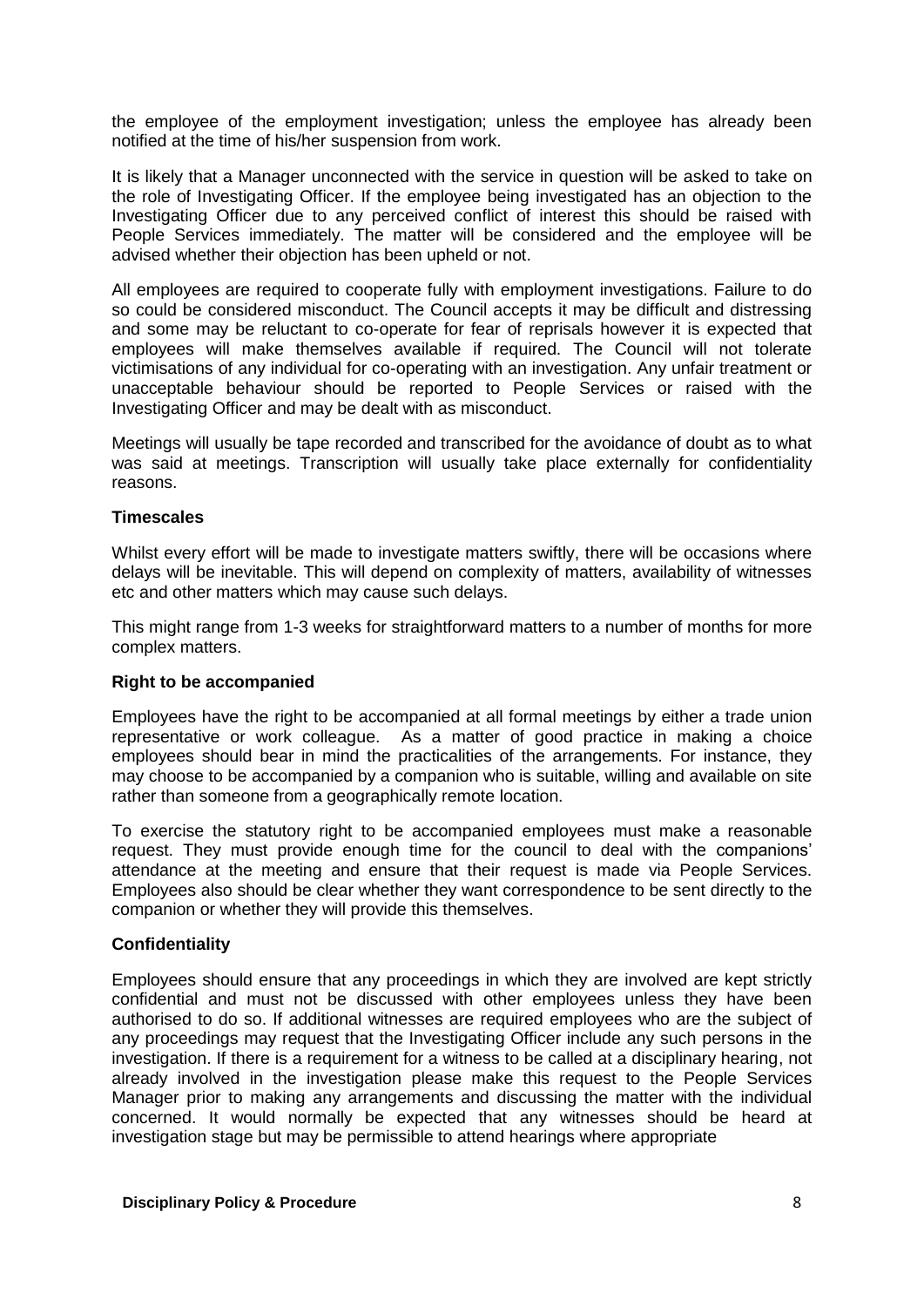#### **Disciplinary procedures and absence**

Employees, subject to the disciplinary procedure, who are absent due to sickness, may be referred to Occupational Health for advice on assisting their return to work and/or their participation in the investigation process. Whilst an employee may feel "stressed" and anxious under such circumstances issues will not be put on hold indefinitely awaiting an employee's return to work.

We will normally postpone meetings to give employees time to recover from illness. This would normally be no later than 14 calendar days after the original meeting. In the case of prolonged absence/illness it may be possible to conduct the investigation by telephone or to submit questions in writing in exceptional circumstances. This will be a last resort and not an option automatically available to employees. If this option is necessary the Council reserves the right to clarify answers provided at a face to face interview if required.

If sickness or other absence prevents an employee attending a Disciplinary Hearing it may be postponed and re-arranged within 5 days or as soon as practicable. Employees will be advised that if they fail to attend the re-arranged hearing, then their case and/or representation may be considered in their absence, based on the written submissions.

## **Employment investigation outcomes**

The investigation report is sent to the Service Manager (where not a witness) and People Services. A meeting will be arranged by People Services involving the Service Manager, the Investigator and People Services, to help clarify any points of fact or evidence and for the Service Manager to decide what the next steps will be. The reason for reaching this decision should be recorded on the Outcome of Investigation Record Form template and should be made within 5 working days of the completed report. If the parties cannot agree, the matter will be referred to the senior Managers of all the parties for resolution. The employee is notified, in writing, of the investigation outcome by People Services.

The following outcomes can result from a formal employment investigation:

- 1. No Further Action.
- 2. If it is decided the allegations do not justify further action or there is no evidence to substantiate the allegations, the effect on the employee(s) involved, along with other factors, will nevertheless be considered. This may be particularly the case where an employee has been suspended or temporarily transferred during the investigation. In such instances, arrangements will need to be made for the employee's return to their place of work. It may be necessary to carefully plan and manage the reintegration of the employee as they may have been away from where they normally work for some time.

It may also be considered appropriate to have the employee transfer, voluntarily, on the same grade, to another section or work base. Any such considerations should be discussed with the employee concerned as a possibility at this time.

3. Informal Management Action

It may be decided the allegations warrant informal management action. Examples of circumstances where informal management action might be appropriate are:

• Employee is advised of the need to improve a particular skill, e.g. communication style and an action plan can be put in place to support this.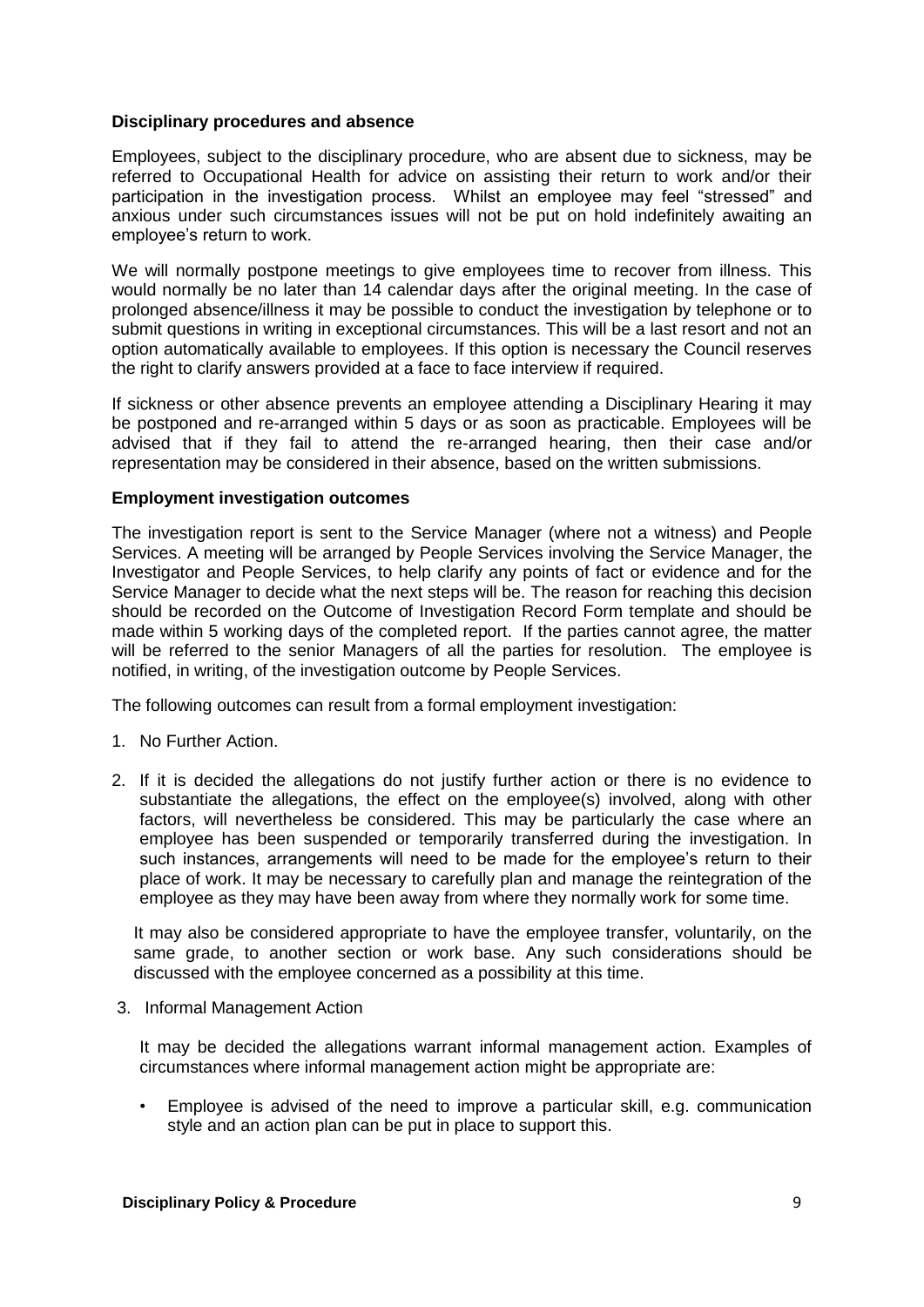• Employee's conduct needs addressing but a formal sanction is considered too severe, e.g. an issue that could be resolved through improved self-awareness. A record of any informal management action taken will be made using the Record of Action (ROA) template, noting that this is not a disciplinary sanction, and held on the employee's file where it will remain. There may also be entry onto the nonconformance register.

Where it is considered that a formal Disciplinary Hearing is not necessary, the Lead Manager will provide verbal feedback to the employee concerned. In certain circumstances (for example to protect a witness) some information from the investigation may be withheld and the reason for withholding information should be explained and recorded.

4. Formal Disciplinary Hearing

Where a formal Disciplinary Hearing is considered appropriate, arrangements for the hearing will be made as soon as is reasonably possible. A Disciplinary Panel consisting of two senior Managers, with no prior involvement in the case, will hear all the evidence and decide the outcome. This will normally be a Head of Service or Director, (with delegated authority to dismiss) one person will assume the role of chair of the hearing;

A People Services representative, also with no prior involvement in the case will also attend, together with a management representative, the employee, his/her representative and, normally, the Investigator. Both management and the employee can submit documentation and call and question witnesses. The People Services Adviser will confirm the arrangements to all parties giving at least 10 working days' notice, based on template Letter

#### **Disciplinary Hearing Notification**

Any documentation, that either management or the employee wishes to be considered at the hearing, must be made available to People Services no later than 7 working days prior to the hearing to enable (where practicable) distribution of full documentation packs to all parties 5 working days prior to the hearing. If there is a late submission of evidence it will be the Chair of the Disciplinary Panel to decide whether or not this will be accepted. As part of the disciplinary hearing pack the employee subject to the investigation will be given a copy of the investigation report. In certain circumstances (for example to protect a witness) some information may be withheld.

Further information about a formal hearing can be found in the Guidance on Conducting a Hearing.

Disciplinary hearings may be tape recorded and transcribed externally for confidentiality purposes.

## **Disciplinary Hearing Outcomes**

The Council's Disciplinary Policy and Procedure allows for the following hearing outcomes:

#### No Further Action

Where it is considered there is no case to answer.

Management Action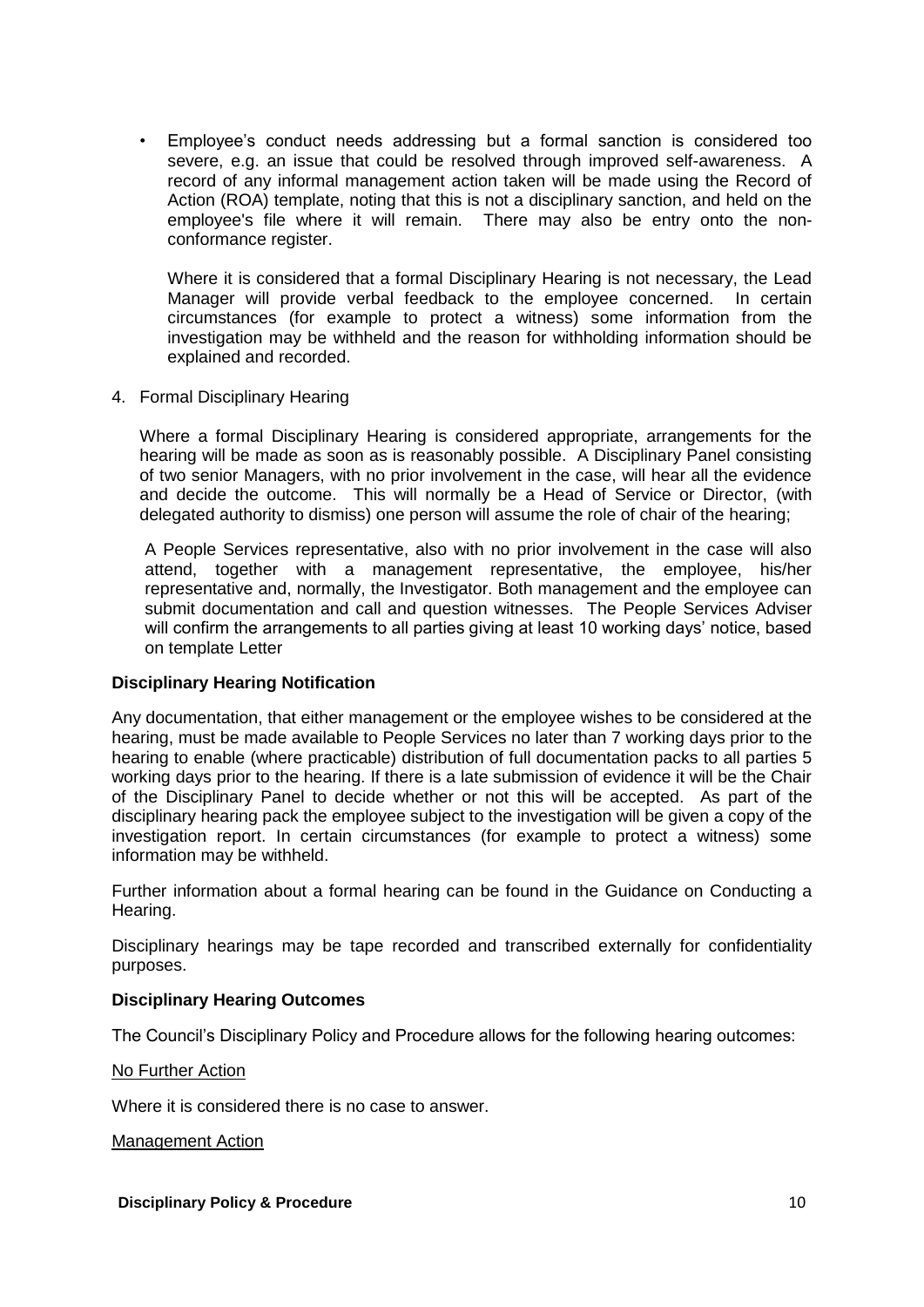Where the alleged offence is proven but a reprimand is considered an appropriate outcome due to mitigating circumstances or the nature of the offence, e.g. a relatively minor issue this will normally be done verbally but a note will usually be made by the Manager. It may be appropriate to include the incident on the non-conformance register.

#### First Written Warning

- Where the employee's conduct has fallen below acceptable standards or,
- Where the offence is sufficiently serious to justify an immediate formal sanction.
- NB: The warning will be usually regarded as live for disciplinary purposes for 6-12 months, as determined at the Disciplinary Hearing unless for other reasons.

#### Final Written Warning

- Where the employee's conduct continues to be significantly below acceptable standards and previous written warning(s) have not resulted in sufficient improvement, or
- Where the offence is so serious that a final warning is appropriate as a first formal warning; or
- Where dismissal would normally be appropriate but significant mitigation is accepted.
- NB: The warning will be regarded as live for disciplinary purposes for between 12 to 24 months, as determined at the Disciplinary Hearing.

All warnings will be confirmed in writing and will include:

- A clear statement of the unsatisfactory conduct or behaviour.
- The level of the warning.
- The length of time it will remain live for disciplinary purposes.
- The required level of improvement (in measurable terms).
- The consequences of no improvement in conduct or behaviour.
- The right to appeal.
- NB: The People Services Representative who attended the Disciplinary Hearing will prepare, on behalf of and in the name of the Chair of the Disciplinary Panel, the written confirmation of the hearing outcome. A copy of the outcome warning letter will be placed on the employee's personal file where it will remain. However, it will not normally be regarded for disciplinary purposes beyond the live period determined at the Disciplinary Hearing.

#### Formal Management Action

The Disciplinary Panel may decide that the circumstances of a particular case are such that in addition to a warning, management action is also appropriate, e.g. the Panel may identify a need for the employee to undertake refresher training or work under supervision for a period of time.

#### Withholding of incremental salary progression

In cases in which it is decided that a formal written warning (or dismissal with notice) is the appropriate sanction any pay increment(s) due to the employee concerned (during the live period of the warning or notice period) may be withheld. Any such increments withheld during the period of a written warning will become payable to the employee immediately